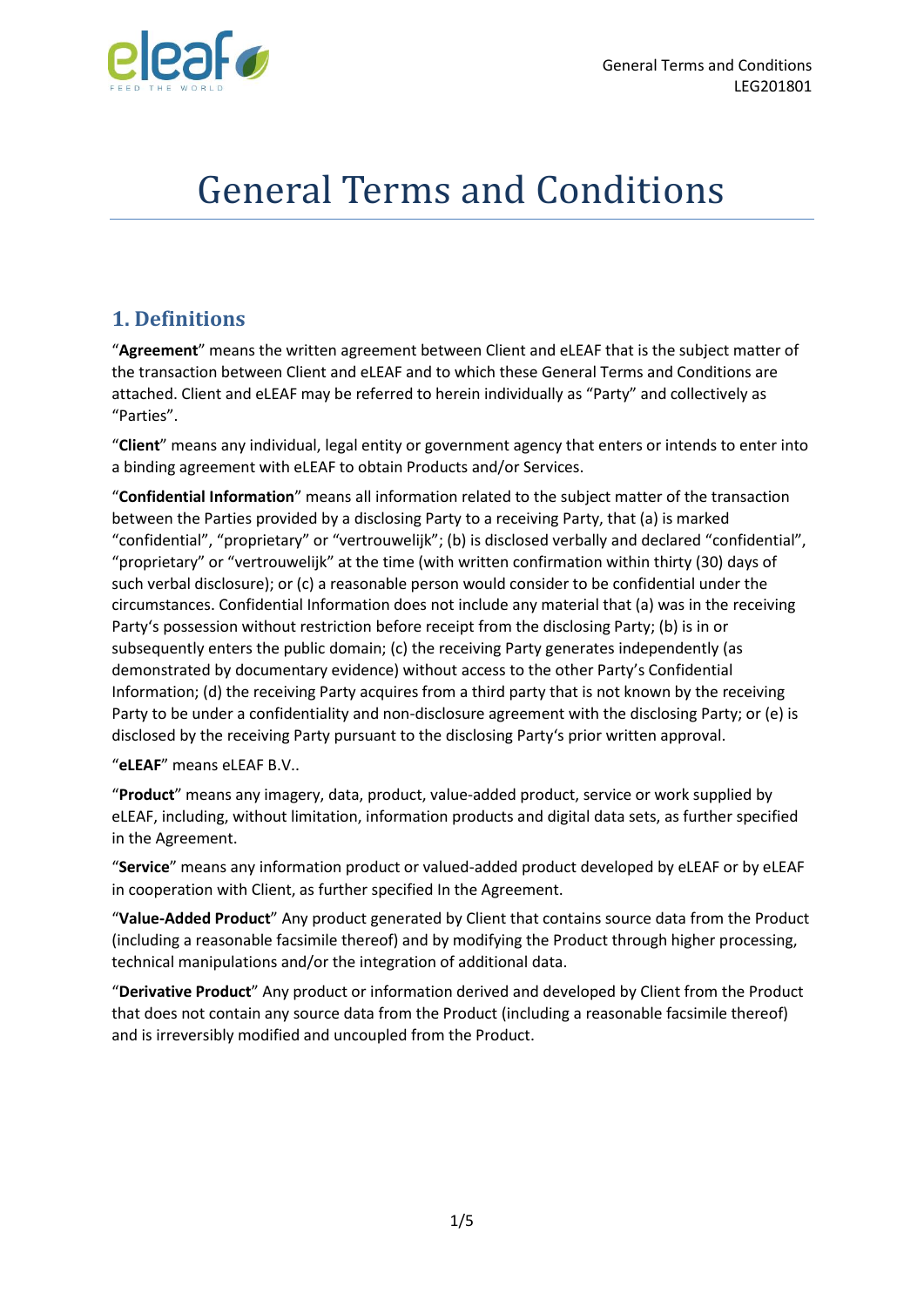

# **2. General Provisions**

These General Terms and Conditions govern the legal relationship between Client and eLEAF for the provision of Products and/or Services. They are an essential part of the Parties' Agreement and govern the rights and obligations of the Parties with respect to the transaction described therein.

Client and eLEAF are deemed to have accepted these General Terms and Conditions which are incorporated into the Agreement by reference. They form the basis of the contractual relationship be-tween the Parties and apply exclusively. Conflicting conditions of Client or conditions of Client differing from those indicated in these General Terms and Conditions are invalid, unless approved by eLEAF in writing. In the event these General Terms and Conditions conflict with the terms of the Agreement between the Parties, the terms of the Agreement will prevail.

#### **3. Price**

The price for the Products and/or Services supplied by eLEAF to Client will be the price specified by the Parties in the Agreement.

#### **4. Delivery**

Products and/or Services will be delivered in accordance with terms specified by the Parties in the Agreement.

## **5. Payment**

Any and all payments will be made in accordance with the terms of the Agreement. Unless otherwise termed in the Agreement, invoices are due and payable within net thirty (30) days from the date of receipt of the invoice. All amounts payable by Client to eLEAF are exclusive of any tax, levy or similar governmental charge that may be assessed by any jurisdiction. Any late payment will accrue interest in the amount of ten (10) percent per year.

## **6. Confidentiality**

The Agreement for the supply of Products and/or Services by eLEAF to Client, including all information and discussions related thereto, is confidential to both Parties. The Parties acknowledge that Products and/or Services supplied by eLEAF, and information provided by Client in relation to a purchase hereunder, may contain Confidential Information and that the Parties may receive or have access to other proprietary or Confidential Information disclosed hereunder. Both Parties agree to use the Confidential Information solely and exclusively for the performance of the Parties' obligations hereunder. Except for the above, neither Party shall disclose or make available any Confidential Information to a third party and shall take all precautions necessary to ensure strict confidentiality.

The Parties agree not to use Confidential Information in any way other than to the extent necessary to fulfil the Parties' obligations. Each Party shall use the same degree of care to prevent and protect the Confidential Information from disclosure to a third party as the Party uses to protect its own Confidential Information, but in no event less than a reasonable degree of care. All Confidential Information disclosed will remain the sole and exclusive property of the disclosing Party. The disclosure of any Confidential Information will not cause the receiving Party to have any rights for use of such Confidential Information other than as contemplated by the Agreement. No license, interest in, or other proprietary right under any intellectual property instrument is granted, expressly or impliedly, to the receiving Party by the disclosure of any Confidential Information.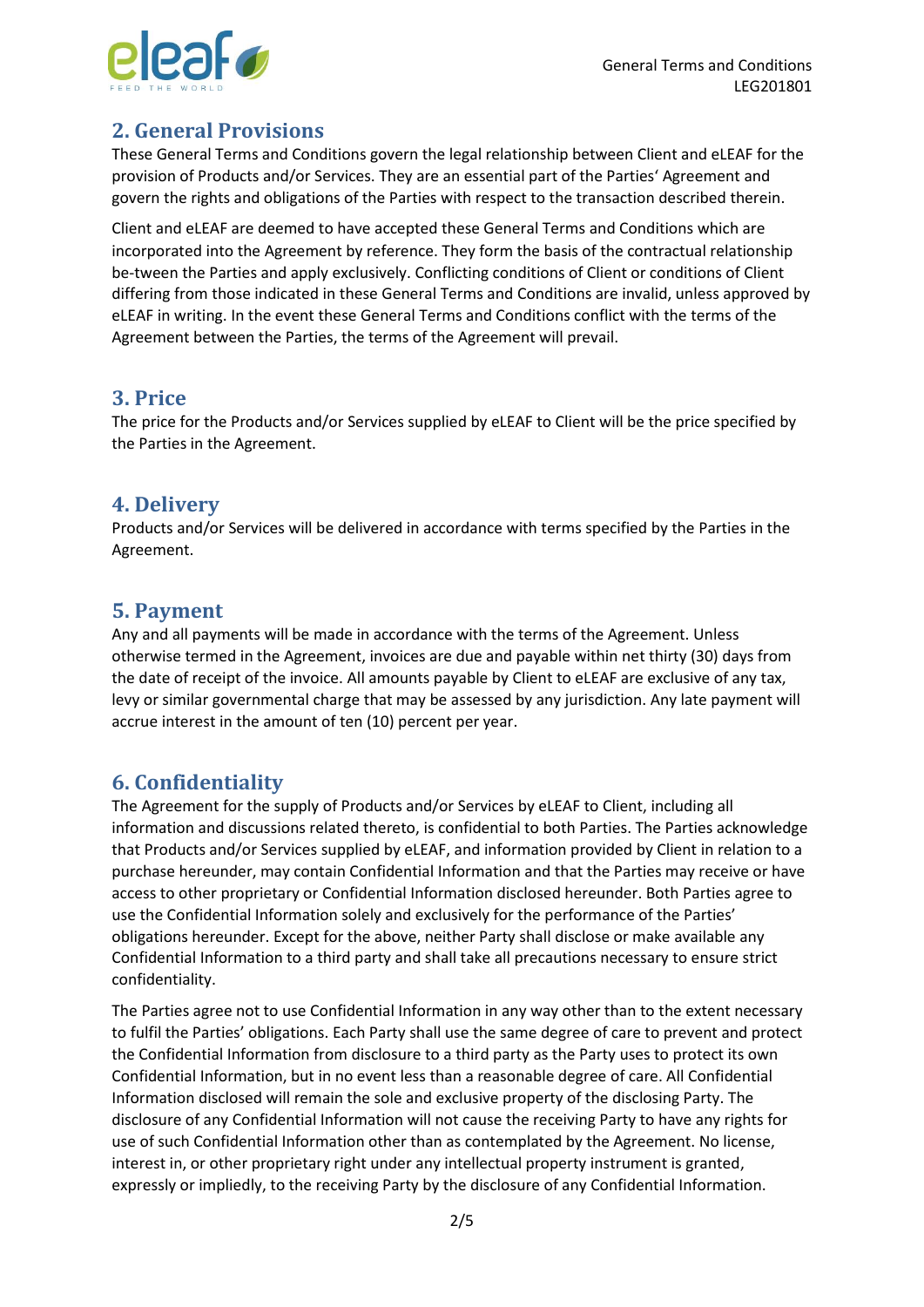

Upon termination of the Agreement, the receiving Party shall return to the disclosing Party all items of Confidential Information provided. The receiving Party shall expunge all Confidential Information provided by the disclosing Party, including all copies, in electronic form on its computers or electronic devices. Notwithstanding the termination of this Agreement, the obligations of confidentiality, secrecy and non-disclosure remain binding as long as Confidential Information is not within the public domain, for which the receiving Party shall bear the burden of proof. This Agreement will be binding upon and inure to the benefit of the successors and assigns of the Parties.

# **7. Intellectual Property**

Intellectual property includes, without limitation, all published or unpublished, written or unwritten discoveries, improvements, ideas, patents, patent applications, copyrights, copyright applications, database rights, industrial design, industrial design applications, trademarks, trademark applications, trade names, logos, data, systems, confidential information, trade secrets, know-how, business plans, goodwill and the like, in each case residing with each Party or its licensors.

The ownership of intellectual property, including all patents, patent rights, copyrights, database rights, trade secrets, trademarks, and other proprietary rights in or related to data, products and/or services furnished by one Party to the other are and will remain the exclusive property of the relevant Party or its licensors, whether or not specifically recognized or perfected under the laws of the Parties' territories. The other Party will not acquire any right in the data, services and/or products, unless specified by written agreement.

The ownership of all patents, patent rights, copyrights, database rights, trade secrets, trademarks, and other proprietary rights in or related to any data, products and/ or services jointly developed by the Parties under the Agreement will be vested to one or both Parties under the terms specified in the Agreement.

## **8. Licensing**

eLEAF provides Products and Services under license rather than transferring title. Unless expressly termed otherwise in the Agreement, Client acknowledges that, as between Client and eLEAF, eLEAF or its licensor retains ownership of the Products and/or Services. Client has a non-exclusive, nontransferable right to use the Products and/or Services under the terms of the Agreement and the End User License Agreement ('EULA") that will be a part of the Agreement. Client is authorized to use the Products and/or Services as expressly specified in the Agreement and the EULA. In the event that Client makes the Products available to any end user in conformity with the terms of the EULA, it shall ensure that such end user accepts the terms of the EULA.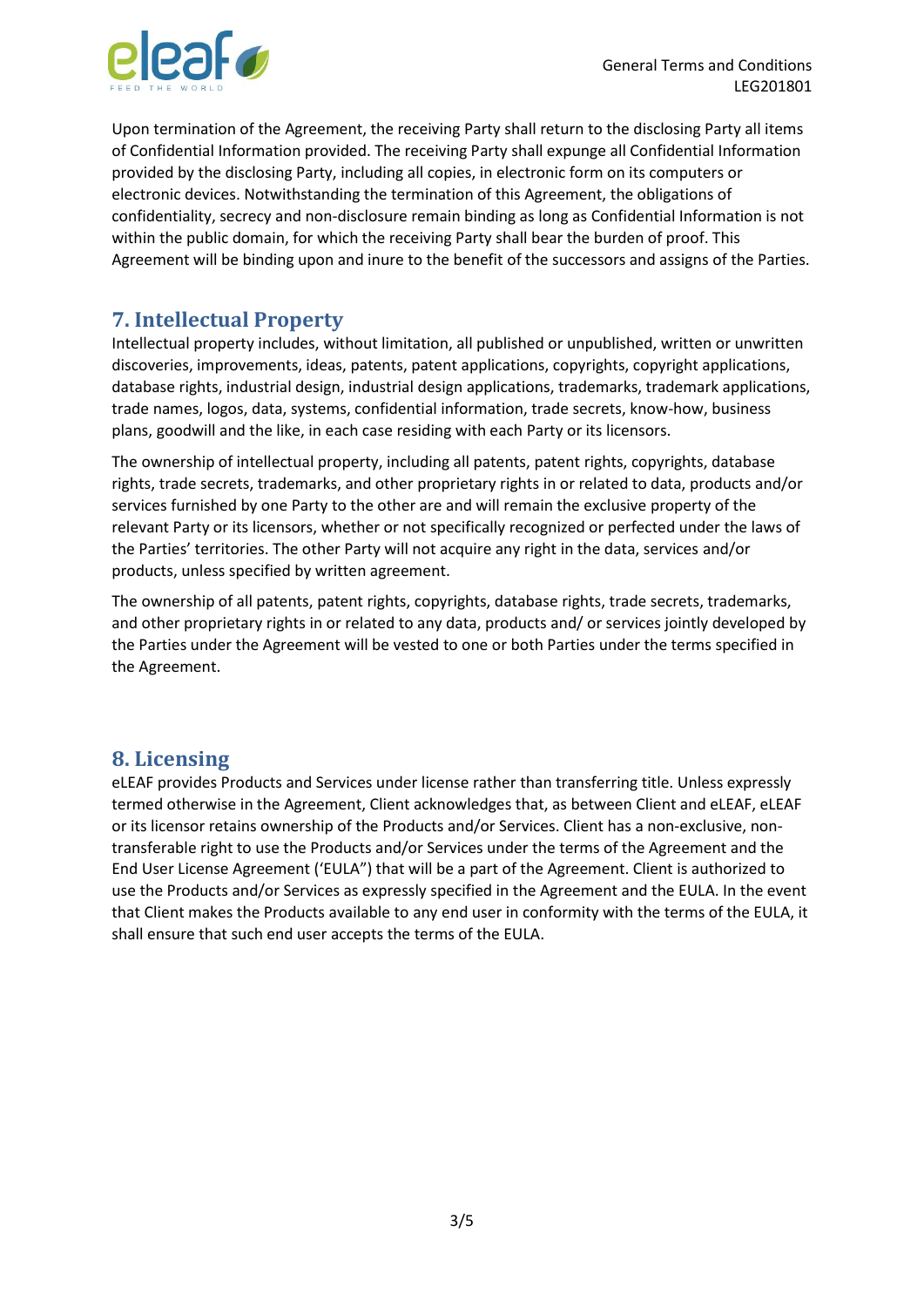

## **9. Warranty and Liability**

eLEAF warrants it has sufficient rights in the data and Products to make these available to Client. eLEAF makes no warranties as to the suitability of the data and/or Products or their fitness for the Client's requirements or intended purposes. eLEAF makes no warranties that the data and Product are free of errors, defects or omissions, or that the operation and use of the data and Product will be free of errors, or that all non-conformities can or will be corrected. Except for the above express limited warranty, eLEAF disclaims all other warranties of any kind, express or implied, including, without limitation, the implied warranties of merchantability, fitness for a particular purpose, noninterference and system integration. eLEAF does not warrant that the products will meet the end user's needs or expectations, or that operations of the products will be free of errors or uninterrupted.

In case of breach of warranty, eLEAF shall correct or replace the defective Products and/or Services or, if eLEAF determines that such remedies are not practicable, refund to Client the amount that the Client paid for such Products and/or Services. These remedies are Client's sole remedies and eLEAF's only obligation in case of breach of warranty and/or defects in Products and/or Services.

In case of intentional harm or gross negligence on the part of either Party or either Party's agents in performance of its obligations under the Agreement, such Party is liable without any limitation according to the provisions of applicable law. The same applies in case of breach of Section 6, 7 and 8 of these terms.

Except as provided above, under no circumstances will either Party, or its licensors or associated persons, be liable for consequential damages, including indirect, special, punitive and/or incidental damages and lost profits, foreseeable or unforeseeable, based on claims of the other Party, its agents, associated persons and/or customers. The Parties expressly waive the right to claims for such damages, which may include but are not limited to, claims for loss of data, goodwill, use of funds or products, interruption in use or availability of data, stoppage of work or impairment of assets.

To the extent (i) the breach of contract is unintentional or without gross negligence; and (ii) is not a breach of Section 6, 7 or 8 of these terms, the breaching Party's liability for any other damages than the consequential damages set out above, will be limited to the damage reasonably predictable and directly resulting from such breach, with a maximum of 50 % of the price paid by Client under the Agreement.

Each Party's liability for culpable damage to life, body or health, as well as each Party's liability under the Dutch Product Liability Act remains unaffected.

Any liability not expressly provided for above is disclaimed.

#### **10. Term and Termination**

The Agreement will be effective as of the date of signature by both Parties. The Agreement will remain in full force and effect for a period as provided in the Agreement. In case of a material breach of these General Terms and Conditions by one Party, the other Party may cancel or terminate the Agreement with thirty (30) days written notice provided that the breaching Party has not cured the breach during such thirty (30) day period.

Client or eLEAF may cancel or terminate the contractual relationship immediately by written notice in the following circumstances: If Client or eLEAF becomes insolvent, makes any assignment for the benefit of its creditors, or is placed in receivership, liquidation, bankruptcy or any similar proceeding;